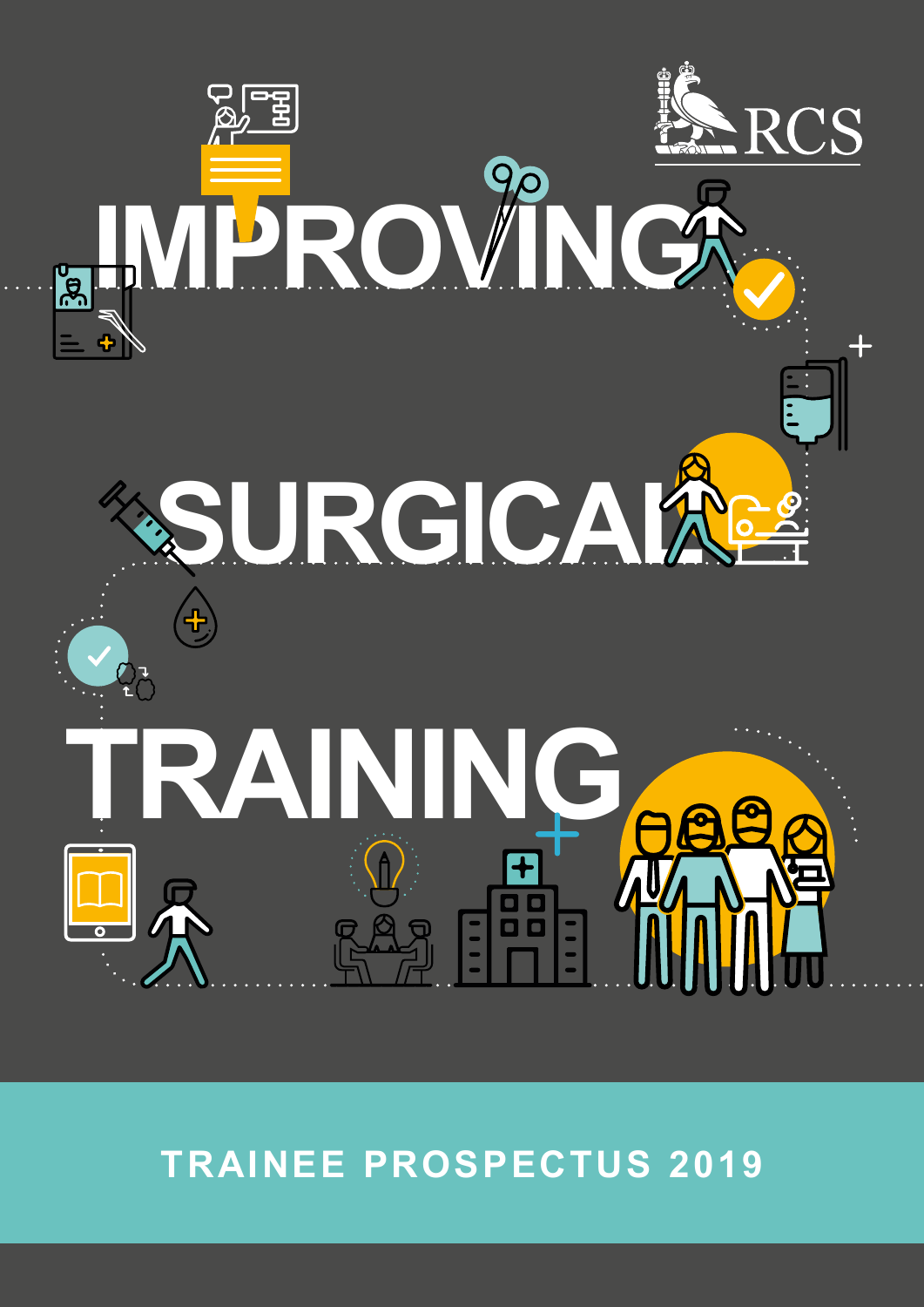# **CONTENTS**

|  | <b>Summary</b>                                              |    |
|--|-------------------------------------------------------------|----|
|  | <b>Background</b>                                           | 5  |
|  | Training in the Improving<br><b>Surgical Training pilot</b> | 6  |
|  | Progression and length of training                          | 8  |
|  | <b>Specialties</b>                                          | q  |
|  | Preliminary pilot sites and IST posts                       | 10 |
|  | Scotland                                                    | 14 |
|  | <b>Application process</b>                                  | 15 |
|  | <b>FAQs</b>                                                 | 15 |
|  | <b>Enquiries</b>                                            | 15 |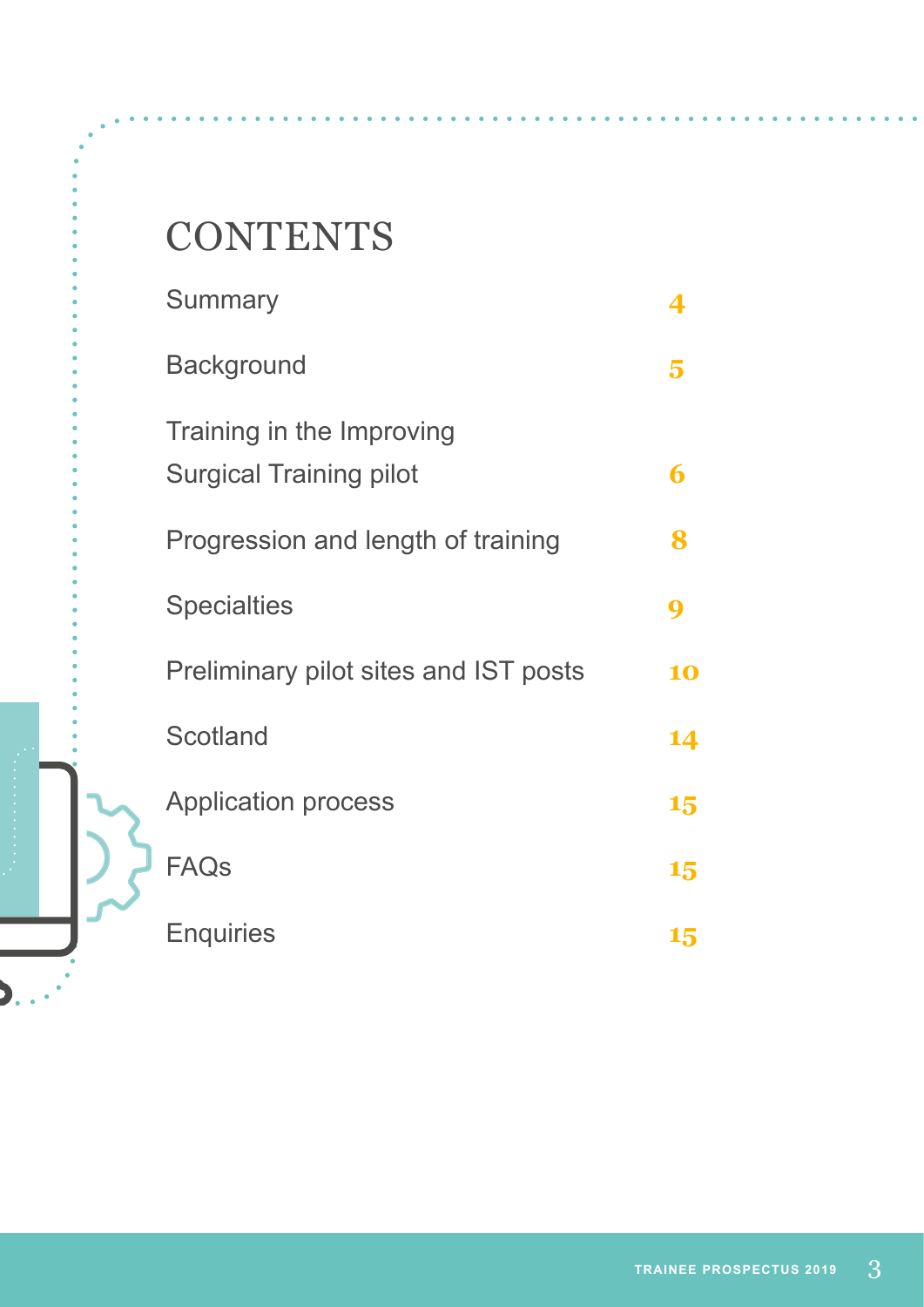### SUMMARY

**Improving Surgical Training (IST) is a project led by The Royal College of Surgeons of England (RCS) and Health Education England (HEE), which aims to provide surgical trainees with a greater quality and quantity of training through a series of innovative initiatives. These include appropriate emphasis on clinical exposure supported by simulation, enhanced trainee–trainer interactions with dedicated training time and working with members of the surgical care team, also known as the extended surgical team (EST).**

IST is an ambitious project that will be piloted alongside existing surgical training. It has already recruited its first cohort into the early years of run-through training in general surgery. IST trainees are appointed to a programme in which regular formative assessments will be used to ensure progress against the core surgery curriculum, with appropriate feedback, personal reflection and selfassessment.

The IST initiatives are intended to allow early years trainees to develop competencies at their own pace, with opportunities to gain skills usually acquired in more advanced training. Pilot trainees will have the opportunity to participate in the full range of specialty training. In 2019, the pilot will be recruiting a second cohort of trainees in general surgery alongside cohorts of trainees in urology and vascular surgery. Work is underway to include trauma and orthopaedic surgery from 2020.

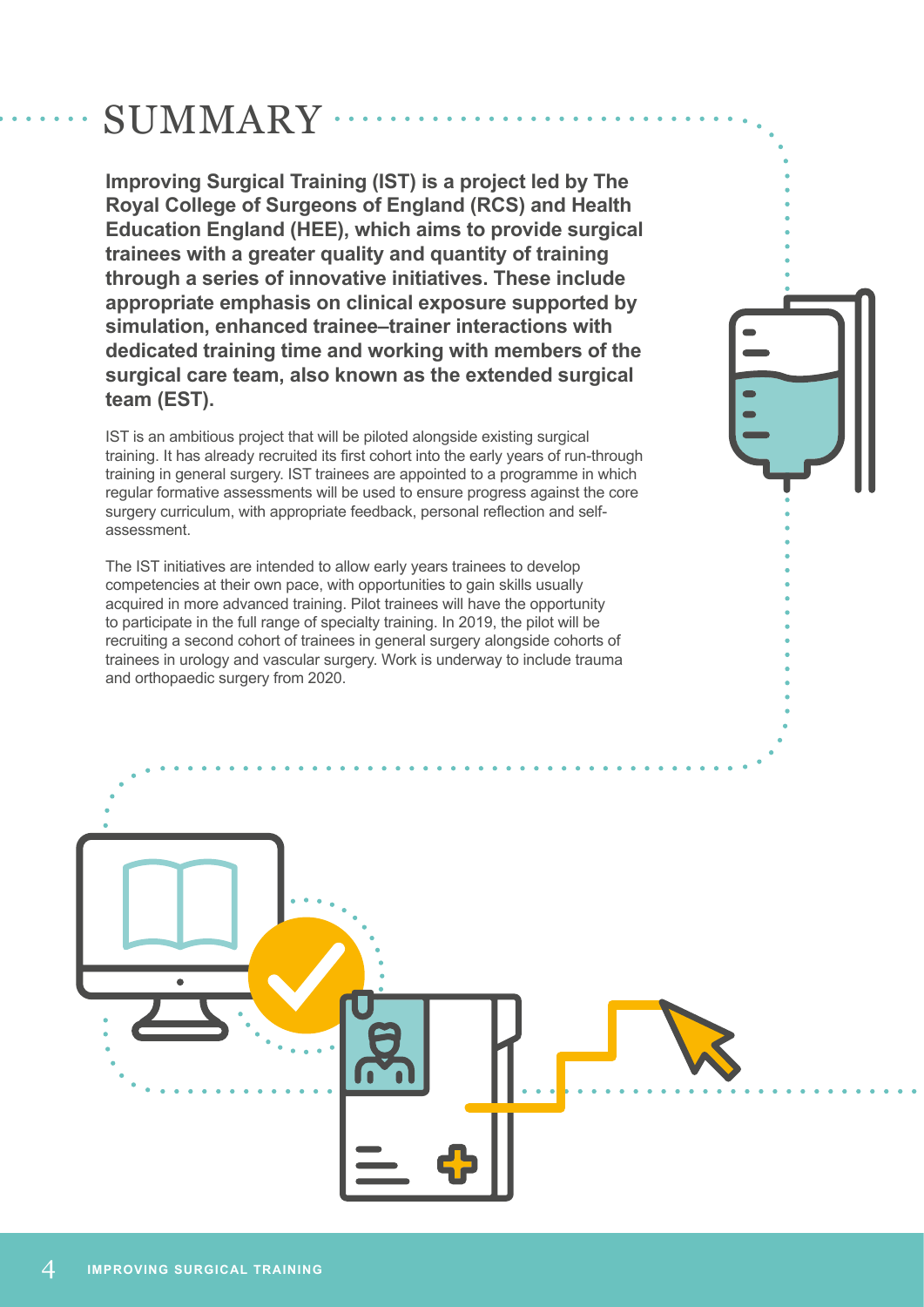| $\bm{\Delta}$ |
|---------------|
| $\prime/$     |
|               |



# BACKGROUND

Following the Shape of Training Review,<sup>2</sup> the RCS was commissioned by HEE in 2015 to investigate how surgical training in the UK could be developed. This led to the publication of the *Improving Surgical Training* report,3 which identified the following key issues:

- trainees being used for 'service provision' with limited emphasis on training
- shift working resulting in loss of trainee–trainer relationship and lost opportunity for valuable elective daytime training owing to a high proportion of on-call work, especially at night
- high dissatisfaction rates among surgical trainees, especially among core surgical trainees
- **●**  trainers with limited time to train.

The IST pilot aims to address these issues and create a surgical training system that produces competent, confident, self-motivated professionals who are able to provide the highest quality of care for patients in the NHS.

This will be achieved by:

- **●**  providing trainees with an appropriate balance between training and service by working closely with multi-professional colleagues
- professionalising and securing time for educational and clinical supervision to provide support and feedback, and to promote reflective practice
- introducing workplace-based formative assessments that focus on the development of a competent surgeon with defined knowledge and clinical and technical skills
- establishing a learning environment that embeds simulation for both technical and non-technical skills
- improving and enhancing overall experience to ensure greater job satisfaction
- ensuring the product at the end of training is at least the same as current training and meets current and future patient needs.

2. Shape of Training. *Securing the future of excellent patient care*. London: GMC; 2013

3. Royal College of Surgeons of England. *Improving Surgical Training*. London: RCS; 2015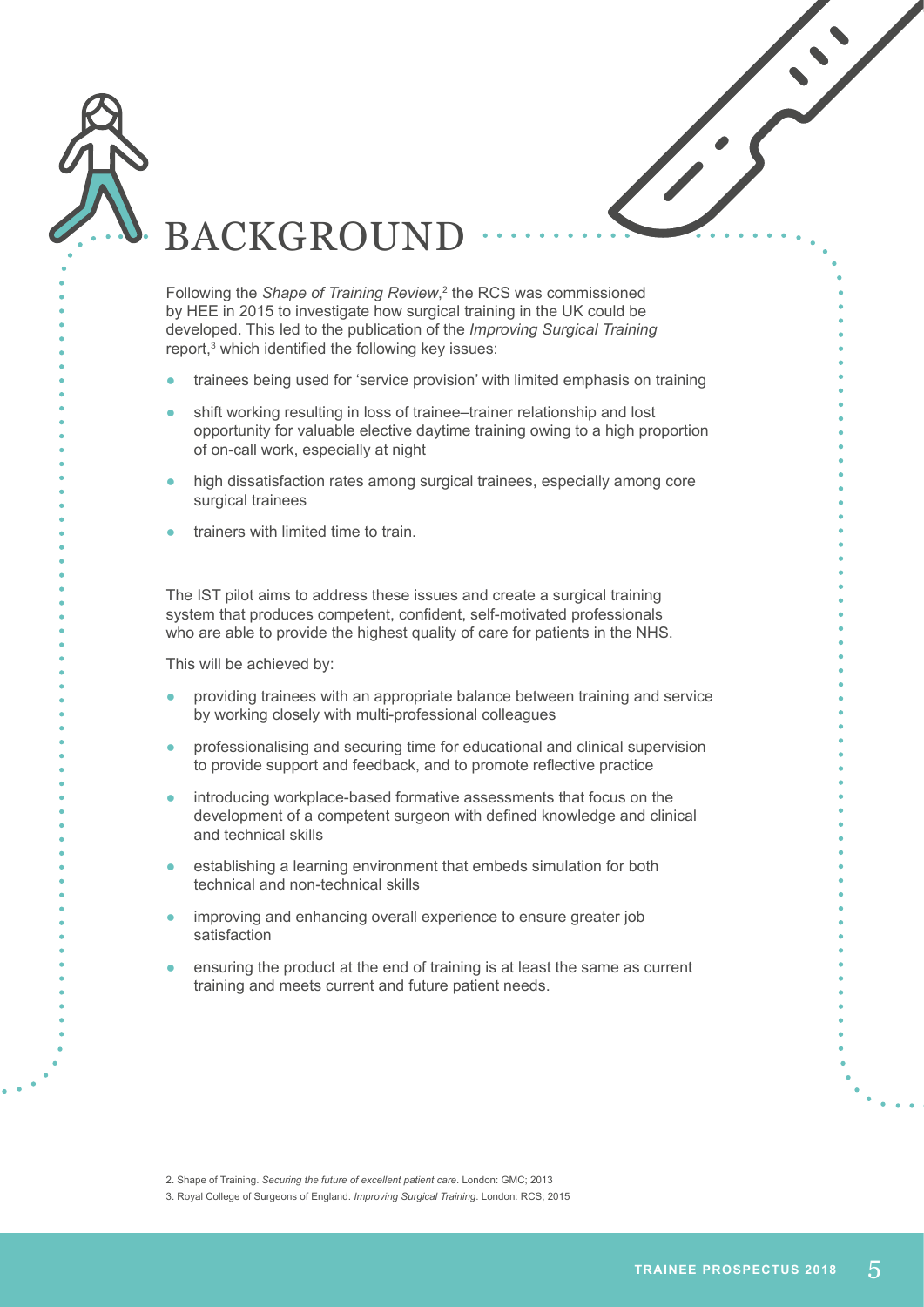# TRAINING IN THE IMPROVING SURGICAL TRAINING PILOT

### **1. Providing trainees with an appropriate balance between training and service, working closely with multi-professional colleagues**

IST will provide training opportunities for approximately 60% of the working week. Pilot placements are intended to be restricted to a minimum 1:10 on-call rota to provide appropriate time for elective training.

The IST pilot aims to champion the surgical care team (SCT or EST) to ensure that trainees' time is dedicated to activities of high educational value. The surgical care team may include advanced clinical practitioners, physician associates, surgical first assistants and surgical care practitioners. Further details can be found about these roles at **www.rcseng.ac.uk/surgicalcareteam**. Members of the SCT will work closely with pilot trainees in a number of sites, providing clinical support and reducing administrative responsibilities.

Pilot training placements will usually be of twelve months' duration, to allow the development of a more settled learning environment.

### **2. Professionalising and protecting time for educational and clinical supervision to provide support and feedback and promote reflective practice**

Trainers of pilot trainees must have protected supervision time for training in their job plan and a minimum average of one hour per trainee per week to provide feedback and reflection. Trainers will be expected to support trainees in obtaining the appropriate opportunities within ward work, when treating outpatients, and in the operating theatre to gain the curriculum-defined skills for their stage of training.

Specific training for trainers will ensure that they are fully aware of the formative approaches inherent in IST, and provide feedback and encourage reflective learning by trainees. Trainers will be expected to maintain their own professional development of training and teaching skills.





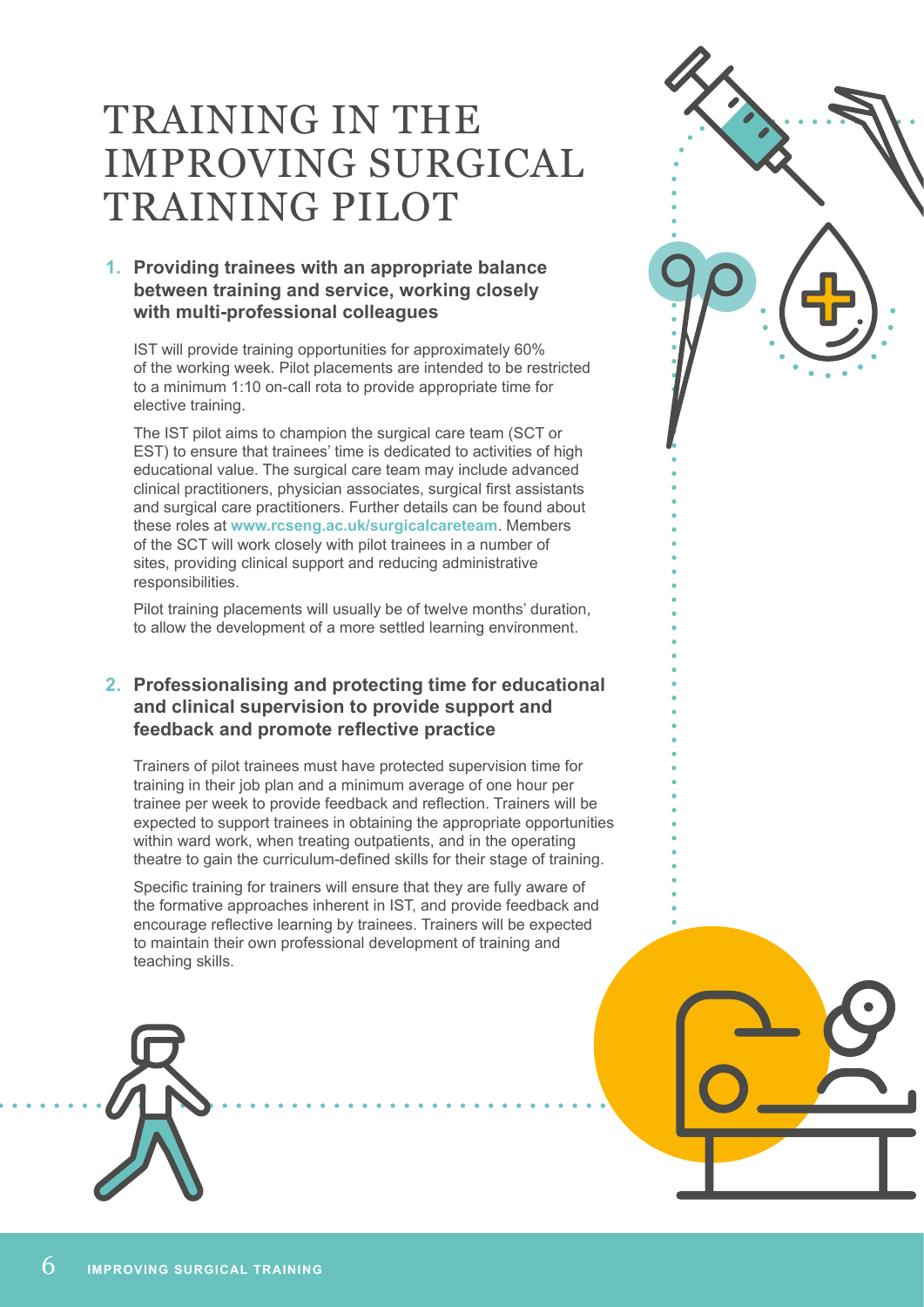### **3. Supporting workplace-based formative assessments that focus on the development of a competent surgeon with defined knowledge and clinical and technical skills**

Both IST pilot trainees and non-pilot core trainees will follow the same core surgery curriculum during the first two years of their training, which has recently been updated and approved by the General Medical Council (GMC). The Joint Committee on Surgical Training (JCST) is preparing new curricula for all surgical specialties in the context of the new GMC standards, which state curricula should be outcomes-based. This approach will be developed in the current revision of surgical specialty curricula and will be introduced in the next revision of the core curriculum. IST pilot trainees may be able to work towards achieving higher-level curriculum outcomes alongside core curriculum competencies in the early years of the pilot.

### **4. Establishing a learning environment that embeds simulation for both technical and non-technical skills**

The benefits of simulation are now established in surgical training for not only technical but also non-technical skills.

Pilot trainees will receive simulation-based training through dedicated educational induction programmes ('boot camps') as they move through different levels of training and have specific opportunities within their posts for both supervised and unsupervised activities. The use of simulation for training and learning is now part of the core curriculum and will be incorporated in the revised general surgery curriculum.

### **5. Enhancing overall experience to ensure job satisfaction**

A key feature of IST is that progression will be based on acquisition of curriculum-defined competencies. Trainees learn and develop at different rates and IST recognises that such individual performance needs to be taken into consideration. Run-through training facilitates the environment in which individual performance can be supported without the potential insecurity of having to move location for higher training. Summative assessment is necessary at different stages but this will ensure that targets are met in preparation for the next phase of training.

The working environment is anticipated to include the 'modern firm' structure comprising trainer, trainee, peer colleagues and the surgical care team.

The evaluation of the pilot will include an assessment of hours worked, the impact of the working environment on trainee wellbeing, and overall trainee satisfaction including work–life balance. Trainees will be directed to advice on pay and contractual conditions.

### **6. Ensuring the product at the end of training meets current and future patient needs.**

At completion of training, pilot run-through and non-pilot uncoupled trainees will have achieved the same clinical skills and professional competencies. IST trainees will meet the same CCT criteria but they will be gained through a more efficient and rewarding process using the initiatives outlined in this prospectus.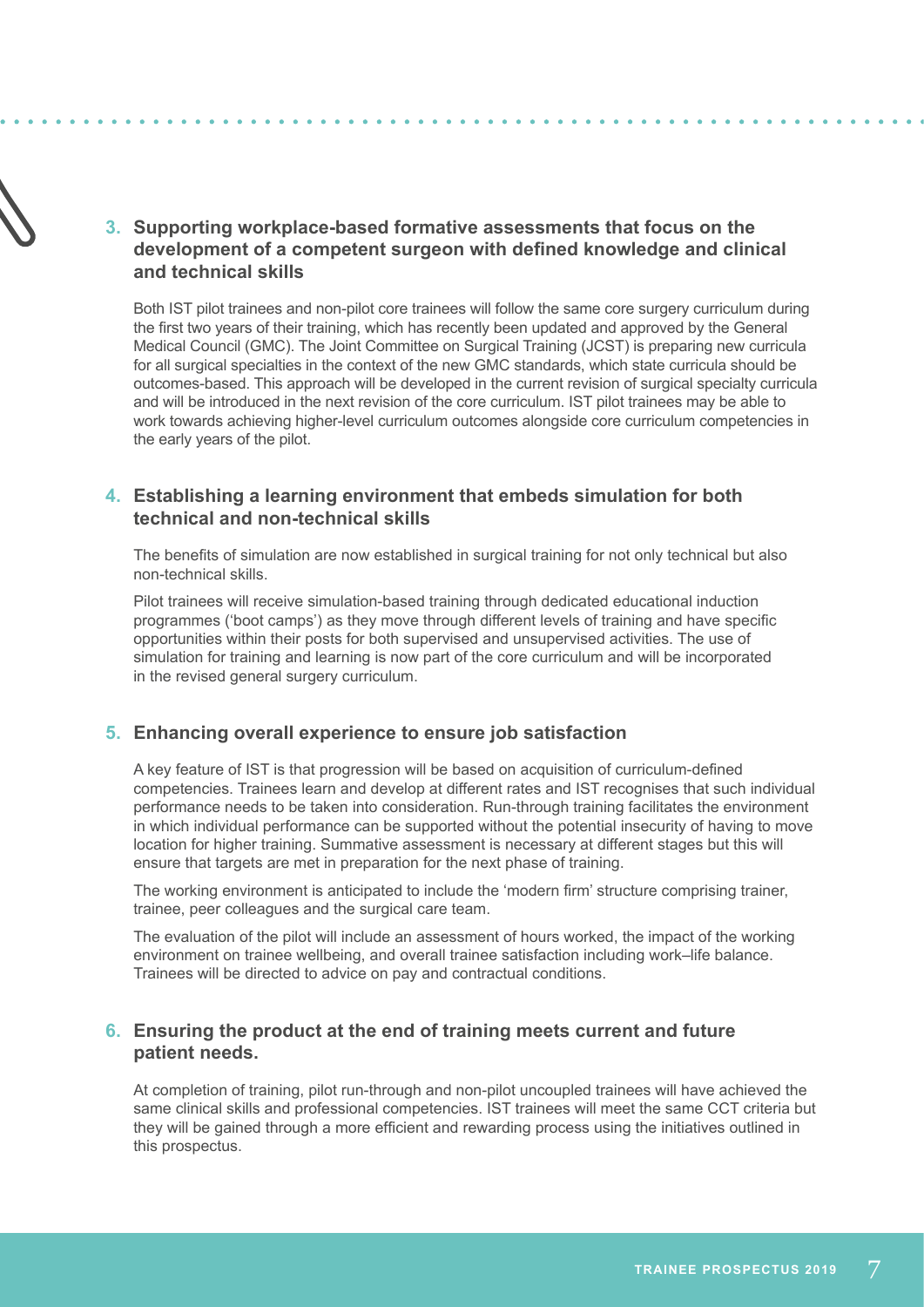### PROGRESSION AND LENGTH OF TRAINING

Progress within the IST pilot will be competency-based and is expected to take between six and eight years. IST pilot trainees will follow the current core surgery curriculum in ST1/2, followed by the relevant higher specialty curriculum from ST3 onwards. Trainees completing their core competencies before the end of ST2 may have the opportunity to begin working towards achieving competencies from the higher curriculum prior to ST3, potentially allowing for accelerated progression towards certification at the end of specialty training.

Throughout the run-through programme, there will be formative and summative assessments, including the ARCP. Pilot trainees in general surgery, urology, and trauma and orthopaedic surgery will enter their higher specialty selection process; progression to higher specialty training will be dependent upon achieving the appointable score required of non-IST trainees applying for uncoupled ST3 posts in those specialties. Scores by pilot trainees will form part of the evidence considered in support of progression to ST3. If a pilot trainee does not achieve the appointable score but has achieved all other requirements for progression, additional training within the same LETB/deanery may be provided.

For pilot trainees in vascular surgery, progression to ST3 will not be subject to this benchmarking process.

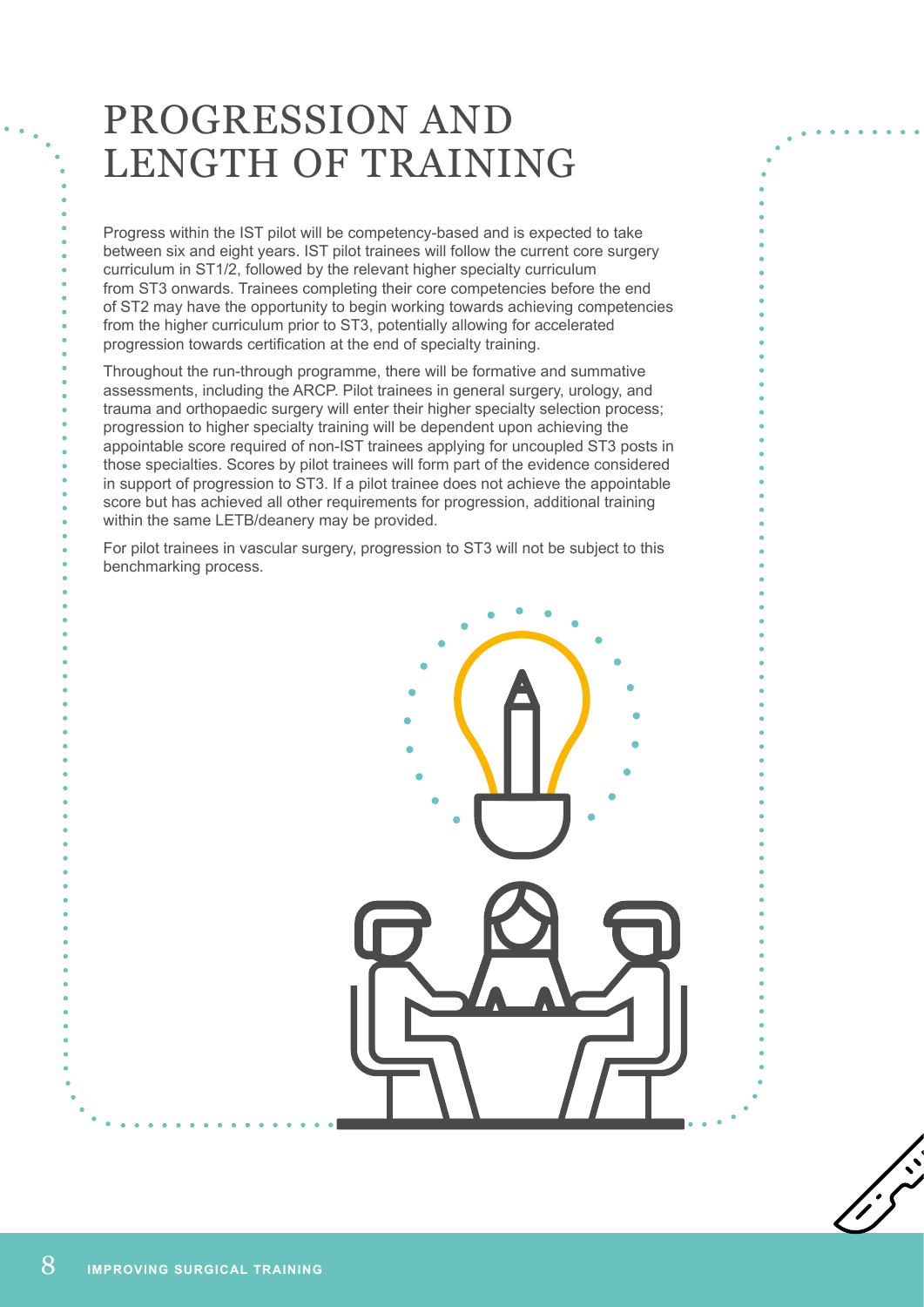### SPECIALTIES



### RUN-THROUGH GENERAL SURGERY IST POSTS

The first cohort of trainees started their run through general surgery IST posts in August 2018 (October 2018 in London). A second cohort of IST general surgery trainees will join the pilot in 2019.

# RUN-THROUGH UROLOGY IST POSTS

A number of run through IST urology posts will be offered in 2019. As in general surgery, trainees in urology IST programmes will be benchmarked at ST3 selection, and if they score above the minimum appointable score will continue in their previous deanery/HEE local office. These are expected to comprise urology themed posts including general and/ or paediatric surgery and a minimum of one year in a dedicated urology unit.

# RUN-THROUGH VASCULAR SURGERY IST POSTS

IST in vascular surgery aims to deliver improved surgical training while allowing trainees the opportunity to develop their vascular surgical skills at an earlier stage, in centres with a track record of high quality training and programmes that allow appropriate exposure to both vascular surgery and general surgery. IST trainees in a vascular training programme will not benchmark at ST3 but will require an appropriate outcome at the ST2 ARCP to progress into ST3.

### RUN-THROUGH TRAUMA AND ORTHOPAEDIC SURGERY IST POSTS

Work is underway to establish an IST pilot in trauma and orthopaedic surgery from 2020.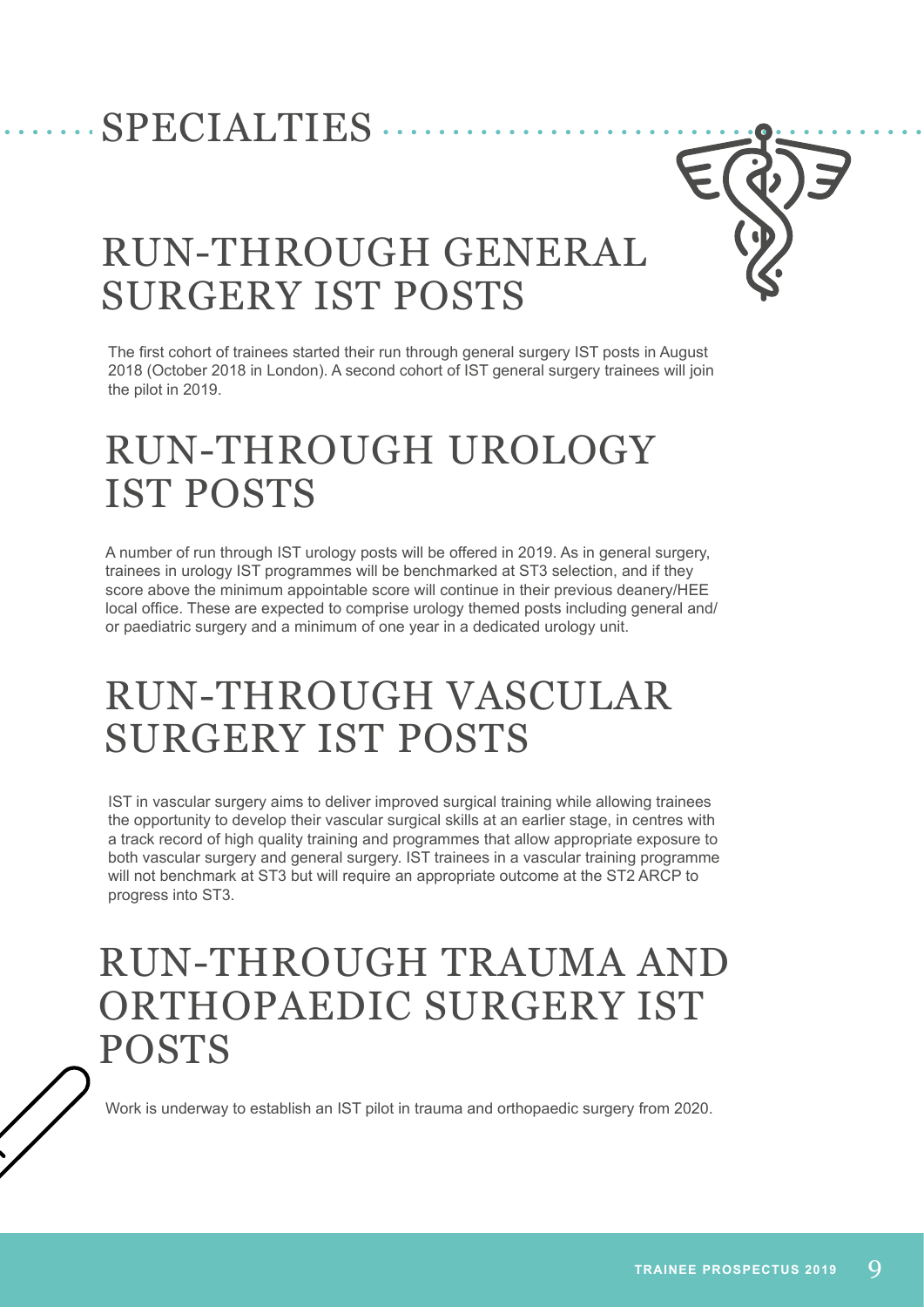# PRELIMINARY PILOT SITES AND IST POSTS

At present the following schools and sites are expected to offer IST posts to trainees interested in a career in general surgery, vascular surgery or urology. You can find more details on the availibity at each trust by using the tables on pages 12 and 13. Please note, these are subject to change and the posts listed on Oriel<sup>4</sup> are final.

46

8

8

1

#### **SCOTLAND**

26 run through IST posts

20 core surgical training IST posts

10 Health Boards (18 Hospitals)

#### NORTH WEST

Lancashire Teaching Hospitals NHS Foundation Trust

Wrightington, Wigan and Leigh NHS Foundation Trust

Manchester University NHS Foundation Trust

Royal Liverpool and Broadgreen University Hospitals NHS Trust

#### WALES

Aneurin Bevan University Health Board

Betsi Cadwaladr University Health Board

Cwm Taf University Health Board

#### SOUTH WEST (PENINSULA)

Northern Devon Healthcare NHS Trust

#### SOUTH WEST (SEVERN)

Gloucestershire Hospitals NHS Foundation Trust

2

4. www.oriel.nhs.uk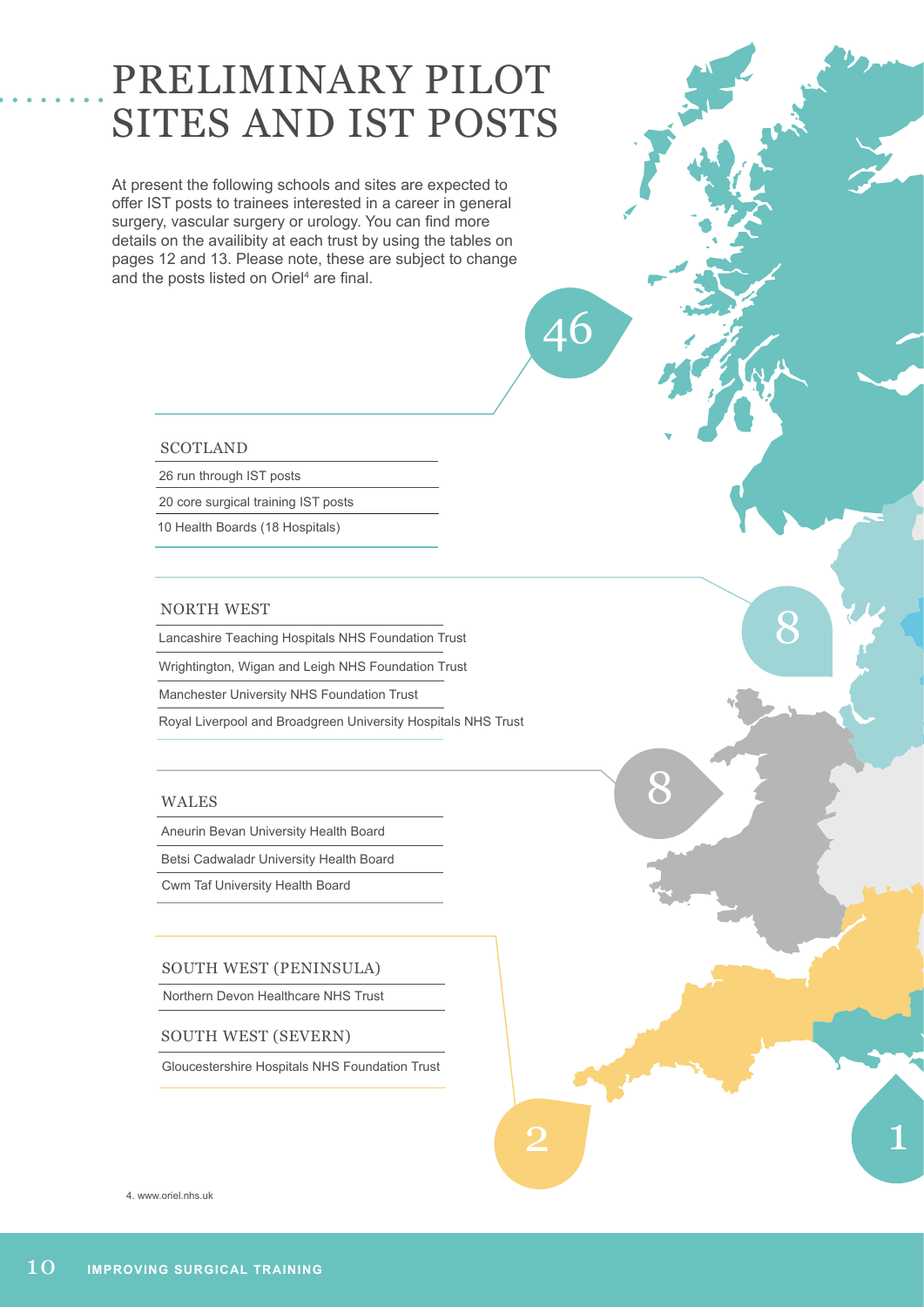

#### YORKSHIRE AND THE HUMBER

Bradford Teaching Hospitals NHS Foundation Trust

Doncaster and Bassetlaw Teaching Hospitals NHS Foundation Trust

Hull and East Yorkshire Hospitals NHS Trust

Leeds Teaching Hospitals NHS Trust

Sheffield Teaching Hospitals NHS Foundation Trust

York Teaching Hospitals NHS Foundation Trust

#### EAST MIDLANDS

Nottingham University Hospitals NHS Trust

Derby Teaching Hospitals NHS Foundation Trust

#### EAST OF ENGLAND

Cambridge University Hospitals NHS Foundation Trust

Norfolk and Norwich University Hospitals NHS Foundation Trust

East Suffolk and North Essex NHS Foundation Trust

Southend University Hospital NHS Foundation Trust

East and North Hertfordshire NHS Trust

#### LONDON

Barking, Havering and Redbridge University Hospitals NHS Trust

Croydon Healthcare Services NHS Trust

Guy's and St Thomas' NHS Foundation Trust

London North West University Healthcare NHS Trust

#### KENT SURREY AND SUSSEX

East Kent Hospitals University NHS Foundation Trust

Medway NHS Foundation Trust

#### WESSEX

Royal Bournemouth and Christchurch Hospitals NHS Foundation Trust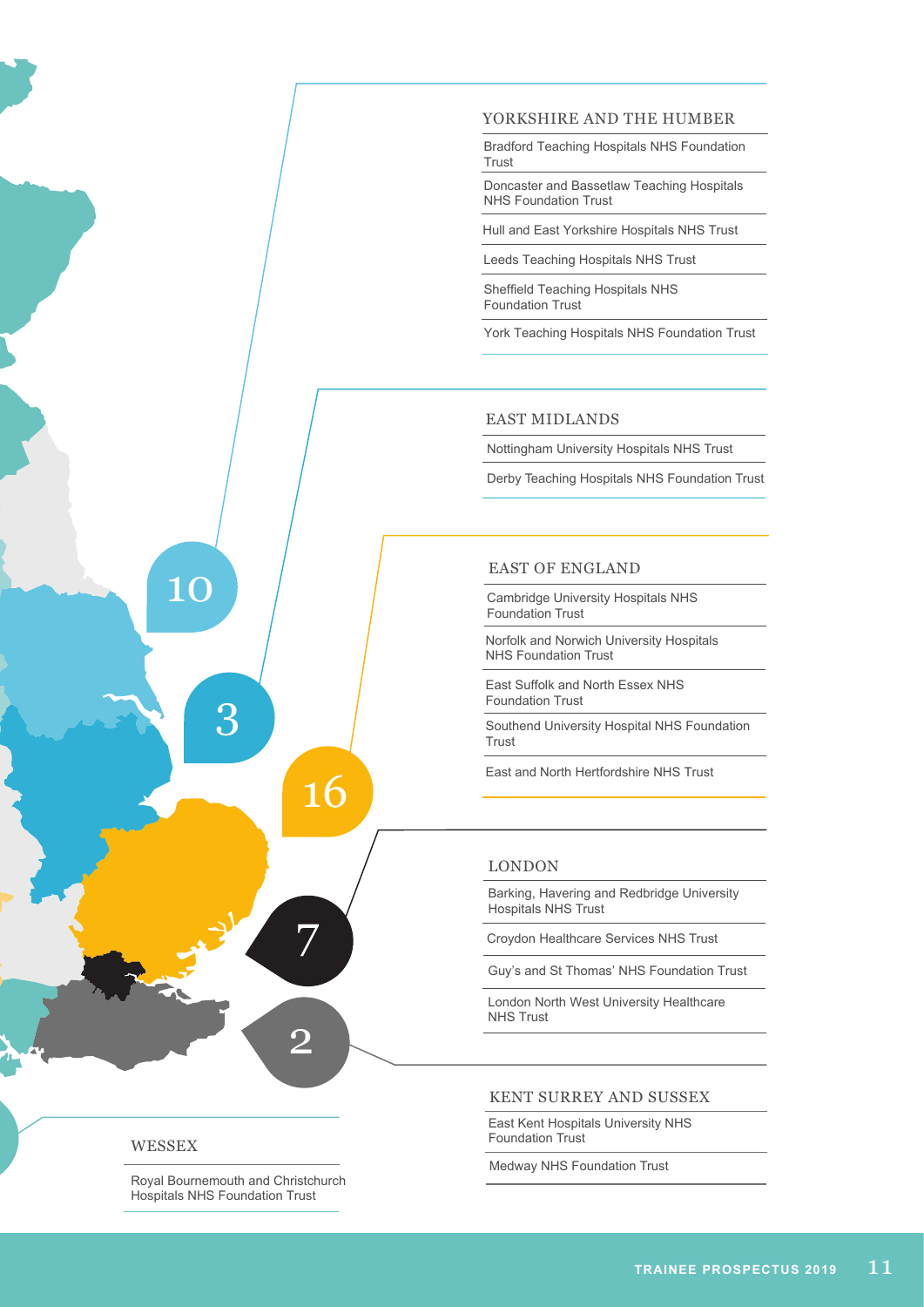# PRELIMINARY PILOT SITES AND IST POSTS



| Deanery/<br><b>HEE Local</b><br><b>Office</b> | <b>Trust/Health Board</b>                                                          | <b>Hospital</b>                                  | Core<br><b>Surgery</b> | <b>General</b><br><b>Surgery</b> | <b>Urology</b> | <b>Vascular</b><br><b>Surgery</b> |
|-----------------------------------------------|------------------------------------------------------------------------------------|--------------------------------------------------|------------------------|----------------------------------|----------------|-----------------------------------|
| East<br>Midlands                              | Nottingham<br>University<br><b>Hospitals NHS Trust</b>                             | Queen's Medical<br>Centre                        | 2                      |                                  |                | 1                                 |
|                                               | Derby Teaching Hospitals NHS<br><b>Foundation Trust</b>                            | Royal Derby<br>Hospital                          |                        |                                  |                |                                   |
| East of<br>England                            | Cambridge<br><b>University Hospitals NHS</b><br><b>Foundation Trust</b>            | Addenbrooke's<br>Hospital                        |                        | $\overline{2}$                   |                | 1                                 |
|                                               |                                                                                    | <b>Princess of Wales</b><br>Hospital             |                        |                                  |                |                                   |
|                                               | Norfolk and Norwich<br><b>University Hospitals NHS</b><br><b>Foundation Trust</b>  | Norfolk and<br>Norwich<br>University<br>Hospital |                        | $\overline{2}$                   | 2              | $\overline{2}$                    |
|                                               | East Suffolk and North Essex<br><b>NHS Foundation Trust</b>                        | <b>Colchester Hospital</b>                       |                        |                                  | 1              | 1                                 |
|                                               |                                                                                    | Ipswich Hospital                                 |                        |                                  |                |                                   |
|                                               | Southend University Hospital<br><b>NHS Foundation Trust</b>                        | <b>TBC</b>                                       |                        | $\overline{2}$                   |                |                                   |
|                                               | East and North Hertfordshire<br><b>NHS Trust</b>                                   | Lister Hospital                                  |                        | $\overline{2}$                   | 1              |                                   |
| Kent, Surrey<br>and Sussex                    | East Kent Hospitals<br>University NHS Foundation Trust                             | Queen Elizabeth<br>The Queen Mother<br>Hospital  |                        | $\overline{2}$                   |                |                                   |
|                                               | Medway NHS<br><b>Foundation Trust</b>                                              | Medway Maritime<br>Hospital                      |                        |                                  |                |                                   |
| London                                        | Barking, Havering and<br><b>Redbridge University</b><br><b>Hospitals NHS Trust</b> | King George<br>Hospital                          | 3                      |                                  |                |                                   |
|                                               |                                                                                    | Queen's Hospital                                 |                        |                                  |                |                                   |
|                                               | Croydon<br>Healthcare<br><b>Services NHS Trust</b>                                 | Croydon University<br>Hospital                   |                        | $\overline{2}$                   |                |                                   |
|                                               | Guys and St Thomas' NHS<br><b>Foundation Trust</b>                                 | <b>TBC</b>                                       |                        |                                  | 1              |                                   |
|                                               | London North West University<br><b>Healthcare NHS Trust</b>                        | Northwick Park<br>Hospital                       |                        |                                  |                | 1                                 |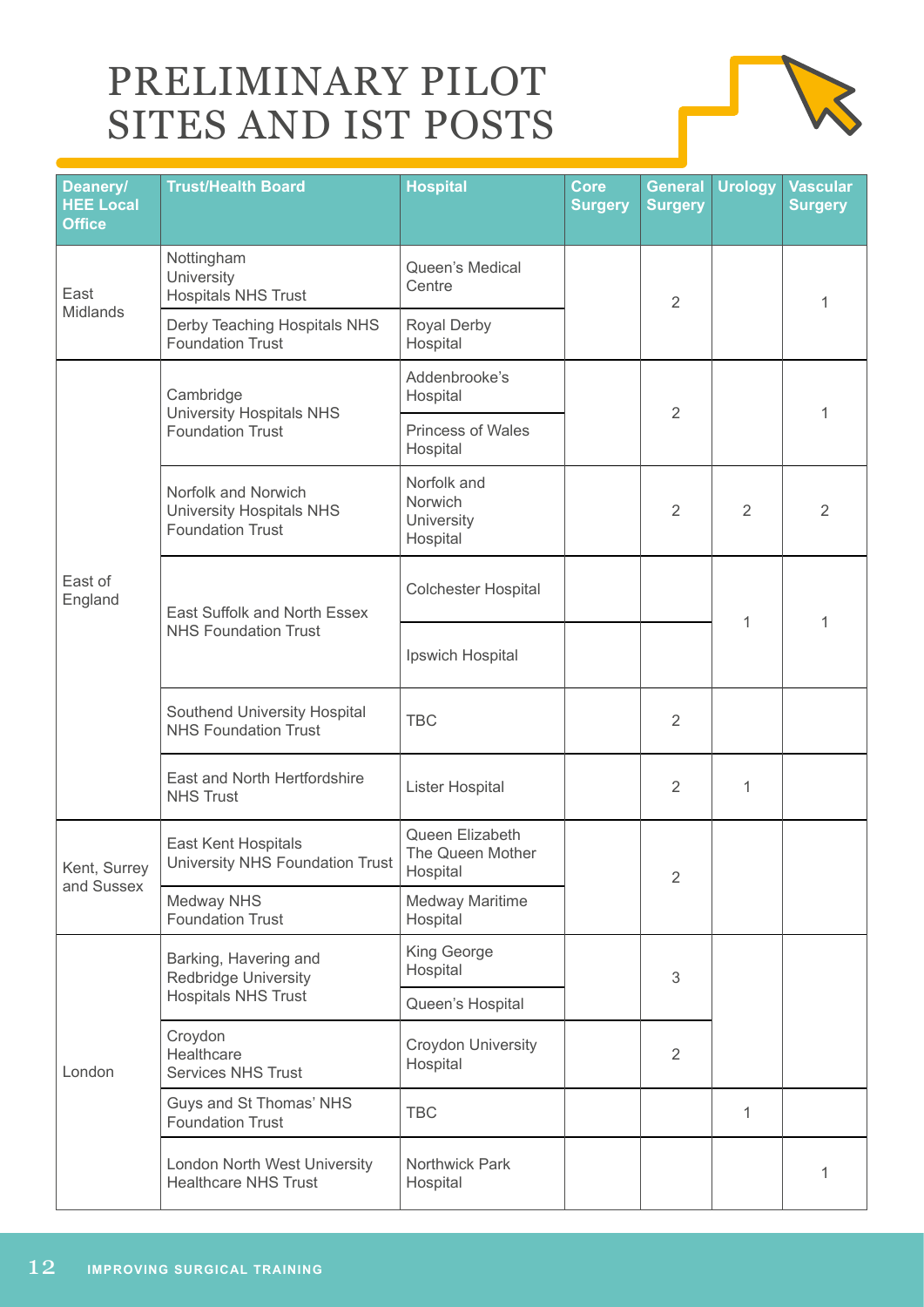| Deanery/<br><b>HEE Local</b><br><b>Office</b> | <b>Trust/Health Board</b>                                                           | <b>Hospital</b>                                      | <b>Core</b><br><b>Surgery</b> | <b>General</b><br><b>Surgery</b> | <b>Urology</b> | <b>Vascular</b><br><b>Surgery</b> |
|-----------------------------------------------|-------------------------------------------------------------------------------------|------------------------------------------------------|-------------------------------|----------------------------------|----------------|-----------------------------------|
| North West                                    | Lancashire Teaching<br><b>Hospitals NHS Foundation</b><br><b>Trust</b>              | Royal Preston Hospital                               |                               |                                  | 1              |                                   |
|                                               | <b>Manchester University NHS</b><br><b>Foundation Trust</b>                         | <b>TBC</b>                                           |                               | $\overline{2}$                   |                |                                   |
|                                               | Royal Liverpool and<br><b>Broadgreen University</b><br><b>Hospitals NHS Trust</b>   | The Royal<br>Liverpool<br><b>University Hospital</b> |                               | $\overline{2}$                   | 1              | 1                                 |
|                                               | Wrightington, Wigan and Leigh<br><b>NHS Foundation Trust</b>                        | Royal Albert<br><b>Edward Infirmary</b>              |                               |                                  | 1              |                                   |
| Scotland                                      | 10 Health Boards                                                                    | 18 Hospitals                                         | 20                            | 21                               | 4              | 1                                 |
| South West<br>(Peninsula)                     | Northern Devon Healthcare<br><b>NHS Trust</b>                                       | North Devon<br><b>District Hospital</b>              |                               | 1                                |                |                                   |
| South West<br>(Severn)                        | Gloucestershire<br><b>Hospitals NHS</b><br><b>Foundation Trust</b>                  | Cheltenham<br><b>General Hospital</b>                |                               | 1                                |                |                                   |
|                                               |                                                                                     | Gloucestershire Royal<br>Hospital                    |                               |                                  |                |                                   |
| Wales                                         | Aneurin Bevan<br>University Health Board                                            | Royal Gwent Hospital                                 |                               | 3                                |                |                                   |
|                                               | <b>Betsi Cadwaladr</b><br>University Health Board                                   | <b>Ysbyty Gwynedd</b>                                |                               | 3                                |                |                                   |
|                                               | <b>Cwm Taf University Health</b><br><b>Board</b>                                    | The Royal Glamorgan<br>Hospital                      |                               | $\overline{2}$                   |                |                                   |
|                                               |                                                                                     | <b>Prince Charles Hospital</b>                       |                               |                                  |                |                                   |
| Wessex                                        | Royal Bournemouth and<br><b>Christchurch Hospitals NHS</b><br><b>Trust</b>          | Royal Bournemouth<br>Hospital                        |                               | 1                                |                |                                   |
| Yorkshire<br>and the<br>Humber                | <b>Bradford Teaching Hospitals</b><br><b>NHS Foundation Trust</b>                   | <b>TBC</b>                                           |                               | 1                                |                |                                   |
|                                               | Doncaster and Bassetlaw<br><b>Teaching Hospitals NHS</b><br><b>Foundation Trust</b> | Doncaster Royal<br>Infirmary                         |                               | 1                                |                | 1                                 |
|                                               | <b>Hull and East Yorkshire</b><br><b>Hospitals NHS Trust</b>                        | Castle Hill<br>Hospital                              |                               | 1                                | 1              |                                   |
|                                               |                                                                                     | Hull Royal<br>Infirmary                              |                               |                                  |                |                                   |
|                                               | The Leeds Teaching Hospitals<br><b>NHS Trust</b>                                    | Leeds General<br>Infirmary                           |                               | 1                                | 1              |                                   |
|                                               |                                                                                     | St James's<br>University Hospital                    |                               |                                  |                |                                   |
|                                               | <b>Sheffield Teaching Hospitals</b><br><b>NHS Foundation Trust</b>                  | Northern General<br>Hospital                         |                               | 1                                | 1              |                                   |
|                                               | York Teaching Hospital NHS<br><b>Foundation Trust</b>                               | <b>TBC</b>                                           |                               | 1                                |                |                                   |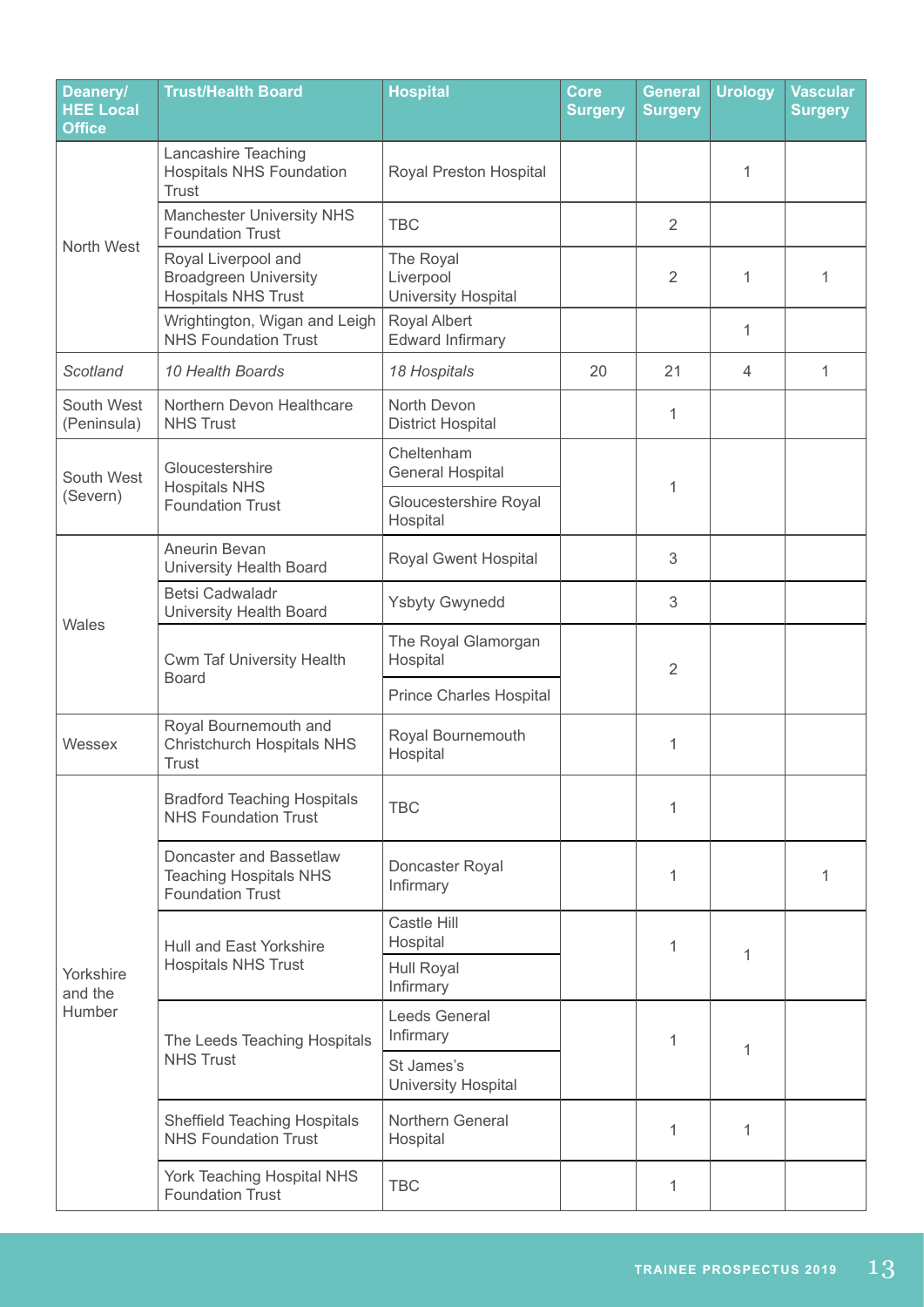### SCOTLAND

As in 2018, all core surgical training posts in Scotland will be included in the IST pilot in 2019, with at least 46 posts expected to be available. NHS Education for Scotland is supporting the implementation of the project locally and the Scottish Government Health Department has supported the enhanced training element of the project financially.

### **Run through general surgery IST posts**

21 posts will be offered as run through in general surgery; at least four posts as run through in urology and at least one post as run through in vascular surgery.

### **Core surgical training IST posts**

All remaining core surgical training posts in Scotland will be uncoupled IST placements. This means that trainees undertaking uncoupled surgical training will train in pilot site health boards that have made the environmental changes included in the IST model, such as adjusting rotas to provide training opportunities for approximately 60% of the working week and protecting supervision time for training in trainers' job plans.

These placements however, are not run-through in structure. Training programmes will comprise 6 and 12-month posts in different surgical specialties including cardiothoracic surgery, ENT, general surgery, paediatric surgery, plastic surgery, trauma and orthopaedics, vascular surgery and urology. Some of these posts will be themed for a career in all of the surgical specialties, including general surgery.

For more information about training in Scotland, the Health Boards taking part in the pilot and further details regarding training programmes, please visit **www.scotmt.scot.nhs.uk/specialty/specialty-programmes.aspx**